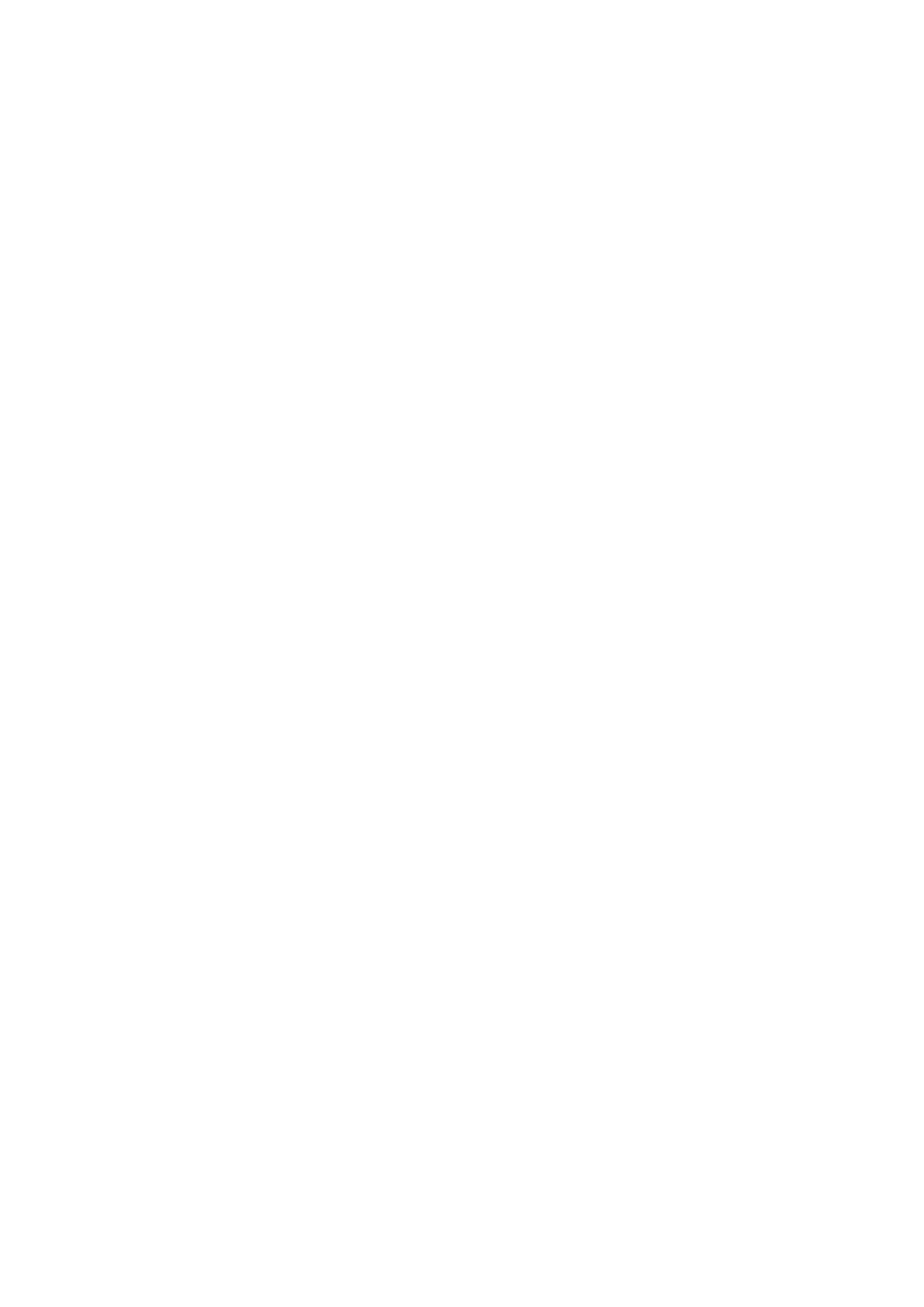## 1 What is the function of a hardware server?

- a. A mobile device for personal use.
- b. A computer that is dedicated to sharing data and resources.
- c. A laptop computer for personal use.
- d. A computer that runs multiple virtualised operating systems.
- 2 Which one of the following would be best for storing confidential data?
	- a. A virtual server accessed using the internet.
	- b. A standalone computer with no networking connections.
	- c. A laptop computer.
	- d. A mobile device.
- 3 Which one of the following would be best for a travelling sales representative who needs to have access to both MS Windows and Mac OS?
	- a. A desktop and laptop computer running different systems.
	- b. A laptop computer.
	- c. A laptop computer that has been virtualised.
	- d. A mobile device.
- 4 What is an essential feature of Firmware?
	- a. It can be reprogrammed when needed.
	- b. It is coded into system hardware.
	- c. It requires regular system updates.
	- d. It can be applied to different systems.
- 5 Which of the following are tasks performed by Operating Systems?
	- a. Editing videos.
	- b. Word processing.
	- c. Requesting downloads and displaying web pages from the internet.
	- d. Controlling computer hardware and organising the running of software.
- 6 Which one of the following is a command line program?
	- a. An application that has a rich Graphical User Interface (GUI).
	- b. An internet web browser.
	- c. A program that only accepts typed instructions.
	- d. A desktop publishing application.
- 7 Which one of the following methods of disposal meets Waste Electrical and Electronic Equipment recycling regulations?
	- a. Computer equipment can be put in with normal waste.
	- b. Computer equipment must have all data erased.
	- c. Electrical equipment must be incinerated.
	- d. Electrical batteries must be recycled professionally.
- 8 Which one of the following must be included in an end-to-end test plan?
	- a. Pass and fail criteria for later evaluation.
	- b. A record of each test result.
	- c. The cause of any test failure.
	- d. Corrective action in the event of a pass.
- 9 Which one of the following is a key part of an end-to-end test execution?
	- a. Define an approach on how to carry out the test plan.
	- b. Carry out a test as documented in the test plan.
	- c. Select what will be tested.
	- d. Define the scope of the test.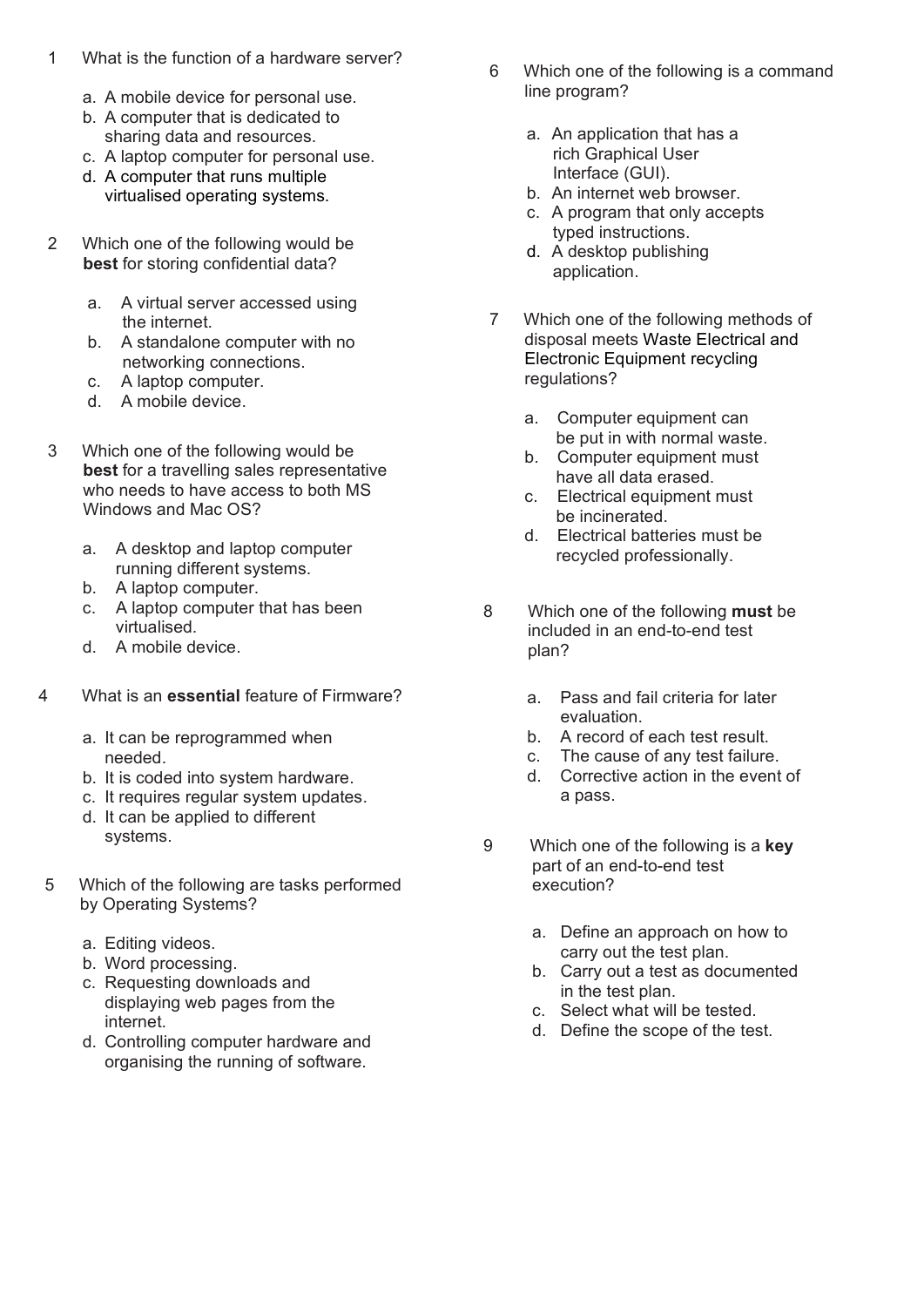- 10 Following an end-to-end test, which one of the following would be the **most** appropriate action to take if a newly installed system is not working correctly?
	- a. Analyse the test execution and agree a new test plan.
	- b. Review the test plan and identify elements for change.
	- c. Review the results and create a new testing methodology.
	- d. Analyse results and agree appropriate corrective action.
- 11 Which one of the following **best** describes the purpose of a command line interface (CLI)?
	- a. It allows user interaction with the OS via a typewritten interface.
	- b. It is a graphical user interface (GUI).<br>c. It is only used to run system backups
	- It is only used to run system backups. d. It stops malware and Trojans from
	- infecting the computer system.
- 12 What are accessibility tools used for?
	- a. Adapting the system time based on local time zone.
	- b. Adjusting the firewall access settings for online gaming.
	- c. Adapting the system for vision impaired individuals.
	- d. Adjusting the language settings for non-English readers.
	- 13 What is a built-in editor used for?
		- a. Editing images.
		- b. Editing system settings and script files.
		- c. Collecting error messages via syslog.
		- d. Parsing and sorting large data sets.
	- 14 Which one of the following is the correct definition of cryptographic hashing?
		- a. A form of symmetric encryption.
		- b. A function that is one way and cannot be reversed.
		- c. A function that generates public and private keys.
		- d. A form of asymmetric decryption.
- 15 Which one of the following best describes the role of 'groups' when setting member permissions to use a system resource?
	- a. Users can only be a member of a single group on any computer system.
	- b. Users can override their group rights based on their sudo rights.
	- c. Some groups can be merged to form superusers on some systems.
	- d. They are a collection of users with the same inherited rights.
- 16 Which anti-malware tool is **primarily** used to protect against information being passed on without authorisation?
	- a. Anti-virus software.
	- b. Anti-spyware software.
	- c. Software firewall.
	- d. Encryption software.
- 17 Which one of the following best describes the use of 'authentication policy enforcement'?
	- a. The authentication process is the same for all users.
	- b. The password is not the same for different users.
	- c. All users are regularly audited.
	- d. All users authenticate periodically.
- 18 Which one of the following statements is not correct regarding anti-malware?
	- a. It focuses on newer threats than antivirus software.
	- b. It removes all non-essential programmes and utilities.
	- c. It protects users from the latest threats.
	- d. It updates rules faster than anti-virus software.
- 19 Which one of the following cable types supports communication over 150 metres?
	- a. Cat 5.
	- b. Cat 5e.
	- c. Cat 6.
	- d. Fibre.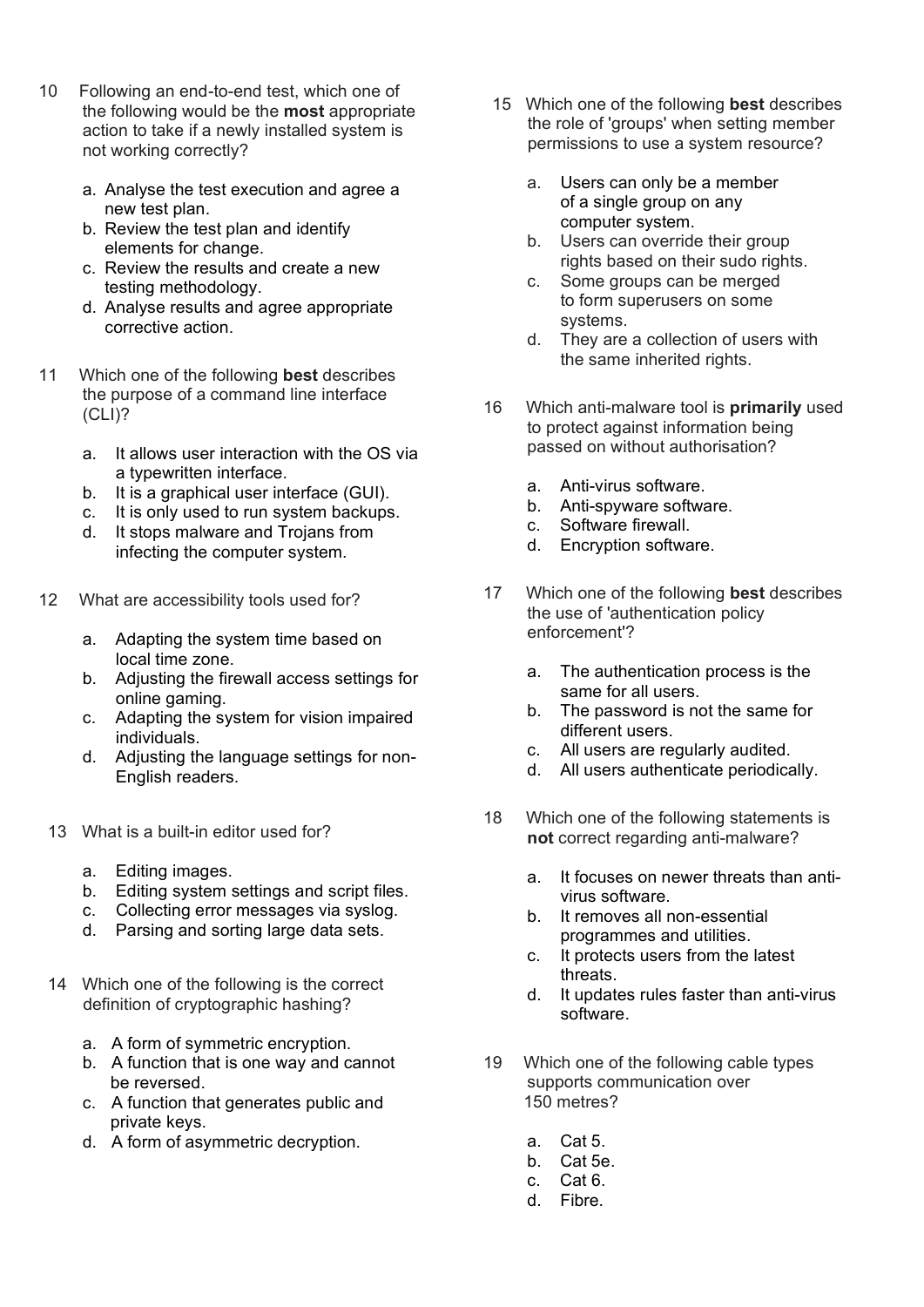- 20 Which one of the following is a tool used to deploy software to remote mobile devices?
	- a. Mobile Device Management (MDM).
	- b. User configuration tools.
	- c. Mobile operating system updates.
	- d. Push notifications.
- 21 What are the **most** important security factors for providing remote access to business data on a mobile device?
	- a. Authentication and bandwidth.
	- b. Monitoring and performance.
	- c. Performance and encryption.
	- d. Authentication and encryption.
- 22 Which protocol uses a RADIUS server for authentication?
	- a. WAP.
	- b. WEP.
	- c. WPA2 Personal.
	- d. WPA2 Enterprise.
- 23 Which one of the following best describes an authentication method?
	- a. It is a technology that can establish a user's identity.
	- b. It is a technology that provides access permissions to users.
	- c. It is technology that enables access via secure means.
	- d. It is technology that provides users with passwords.
- 24 Which one of the following is the main security vulnerability when authenticating a user during remote support?
	- a. Two factor authentication.
	- b. AES encryption.
	- c. Asymmetric encryption.
	- d. The individual delivering the support.
- 25 Which one of the following is the main security consideration when a user requires access to a secure database?
	- a. Ensuring that they are able to gain access.
	- b. Ensuring that they have the correct authorisation.
- c. Having a 24/7 help desk to resolve access issues.
- d. Having a set of personal questions to authenticate the user.
- 26 Which one of the following is the **most** likely reason to remotely wipe a secure mobile device?
	- a. It has been left in a secure office.
	- b. It has been left at the user's home.
	- c. It has been lost on public transport.
	- d. It has been handed to the police as lost property.
- 27 What must be considered before commencing remote desktop support service to a customer who has agreed to subscribe to this?
	- a. Customer's staff concerns about privacy issues.
	- b. IP addressing conflicts and potential duplication.
	- c. Local host software licensing and copyright issues.
	- d. Compatibility with existing systems.
- 28 Which one of the following is **not** a valid reason for BYOD management?
	- a. The device is being used in a secure environment.
	- b. The device is being used in an insecure environment.
	- c. The device may not be PIN protected.
	- d. The company software can only be used in specific locations.
- 29 Which one of the following should not be included in an organisational disaster recovery plan?
	- a. Contact information.
	- b. Guidelines on use.
	- c. Step-by-step recovery procedures.
	- d. How to respond to data protection requests.